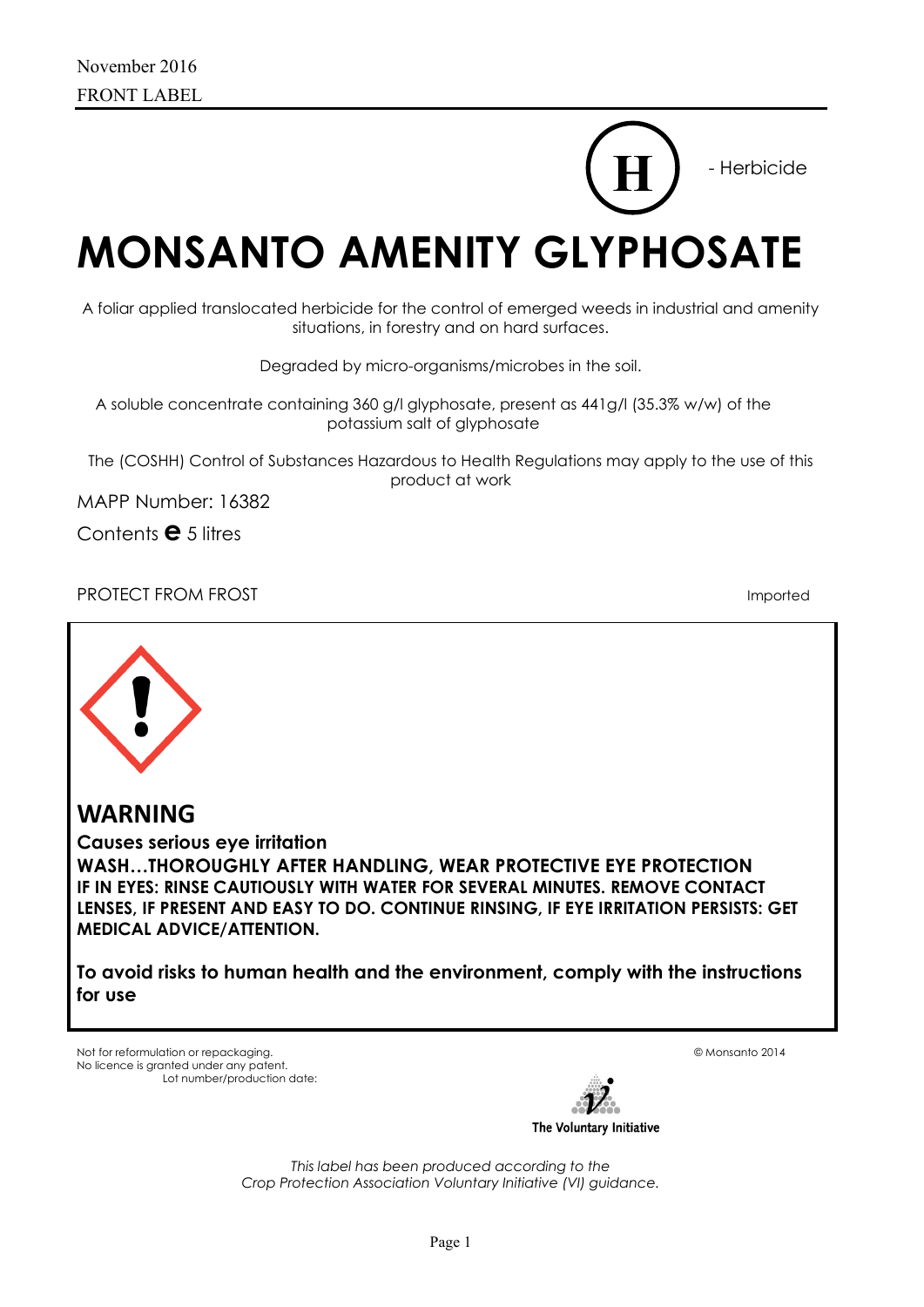# MONSANTO AMENITY GLYPHOSATE

A soluble concentrate containing 360 g/l glyphosate present as 441g/l (35.3% w/w) of the potassium salt of glyphosate

MONSANTO (UK) LIMITED, PO Box 663, Cambridge, CB1 0LD Tel: (01954) 717550 Tel: (01954) 717575 - Technical Enquiries E-mail: technical.helpline.uk@monsanto.com Website: www.monsanto-ag.co.uk

## **In case of emergency day or night, telephone National Chemical Emergency Centre: (01865) 407333**

| <b>IMPORTANT INFORMATION</b>                                                                                                                                                                                                                           |                                                              |  |  |  |  |
|--------------------------------------------------------------------------------------------------------------------------------------------------------------------------------------------------------------------------------------------------------|--------------------------------------------------------------|--|--|--|--|
| FOR PROFESSIONAL USE ONLY AS AN INDUSTRIAL/AMENITY/FORESTRY<br><b>HERBICIDE</b>                                                                                                                                                                        |                                                              |  |  |  |  |
| Crops/situations:<br>Natural surfaces not intended to bear vegetation, permeable surfaces<br>overlying soil, hard surfaces;<br>Amenity vegetation;<br>Forest nursery, forest (weed control, stump application and chemical<br>thinning).               |                                                              |  |  |  |  |
| <b>Maximum individual dose:</b><br><b>Maximum number of treatments:</b><br>} Full details are given in<br>} the attached leaflet<br>Latest time of application:<br><b>Other specific restrictions:</b><br>{ (see Crop Specific Information - marked #) |                                                              |  |  |  |  |
|                                                                                                                                                                                                                                                        | READ ALL OTHER SAFETY PRECAUTIONS AND DIRECTIONS BEFORE USE. |  |  |  |  |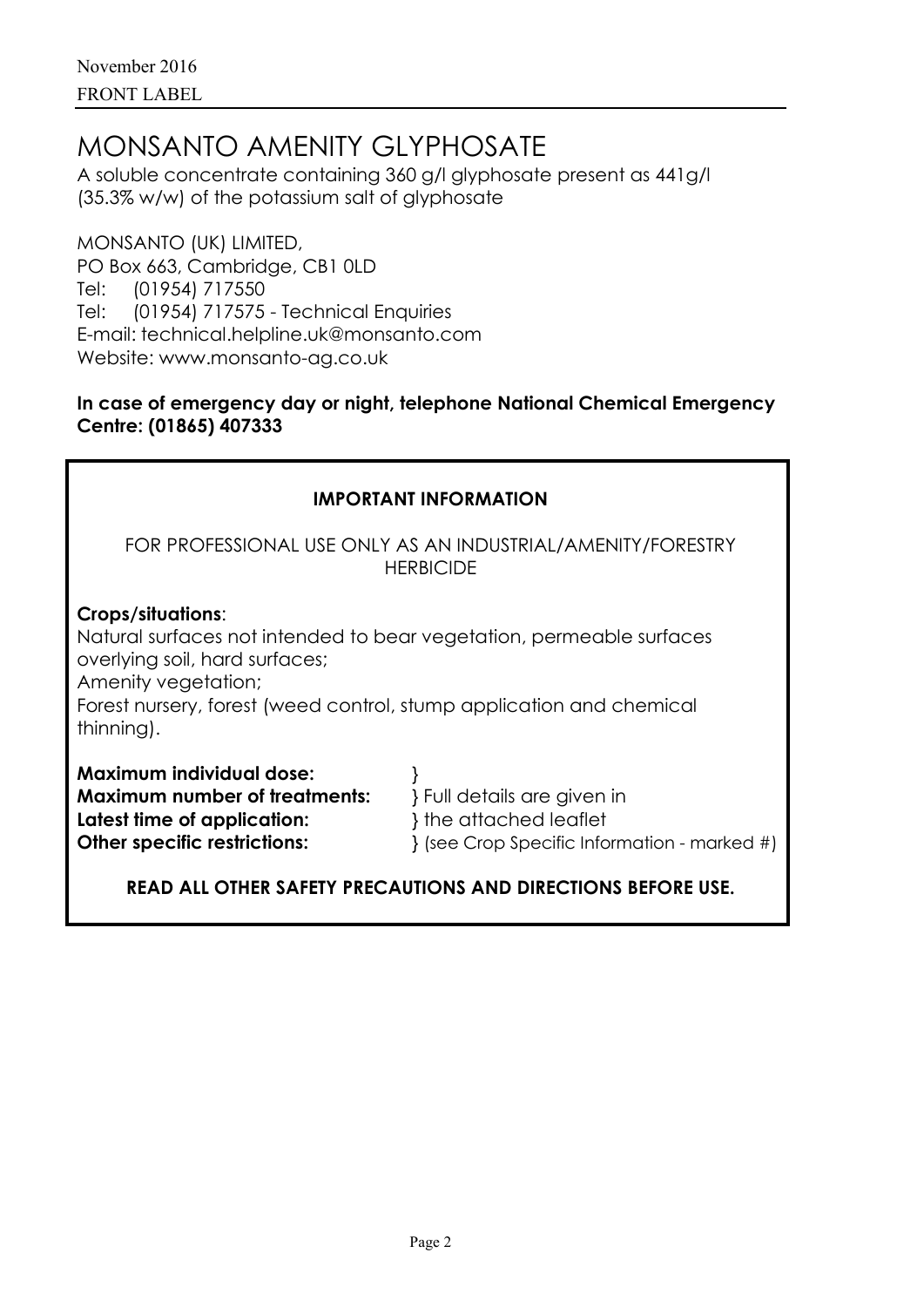# **SAFETY PRECAUTIONS**

#### **Operator protection**

*Engineering control of operator exposure must be used where reasonably practicable in addition to the following personal protective equipment:*

\*WEAR SUITABLE PROTECTIVE GLOVES AND FACE PROTECTION (FACESHIELD) when handling the concentrate and when handling contaminated surfaces.

\*WEAR SUITABLE PROTECTIVE CLOTHING (COVERALLS), SUITABLE PROTECTIVE GLOVES AND RUBBER BOOTS when using hand-held sprayers, hand-held rotary atomisers,

\*WEAR SUITABLE PROTECTIVE CLOTHING (COVERALLS), SUITABLE PROTECTIVE GLOVES, RUBBER BOOTS AND FACE PROTECTION (FACESHIELD) when using weed wiper equipment, spot gun equipment or when making cut stump treatments or using stem injection equipment.

*\* However, engineering controls may replace personal protective equipment if a COSHH assessment shows they provide an equal or higher standard of protection.*

WASH HANDS AND EXPOSED SKIN before eating and drinking and after work.

#### **Environmental protection**

Do not contaminate water with the product or its container except when used as directed. Do not clean application equipment near surface water. Avoid contamination via drains from farmyards and roads.

#### **Storage and disposal**

KEEP AWAY FROM FOOD, DRINK AND ANIMAL FEEDINGSTUFFS. KEEP OUT OF REACH OF CHILDREN. KEEP IN ORIGINAL CONTAINER, tightly closed, in a safe place. RINSE CONTAINER THOROUGHLY by using an integrated pressure rinsing device or manually rinse three times. Add washings to sprayer at time of filling and dispose of safely. Triple rinsed containers may be disposed of as non-hazardous waste.

#### **Medical advice**

Medical guidance is available on a 24 hour basis by telephoning the National Chemical Emergency Centre on 01865 407333 or for doctors, from the National Poisons Information Service on 08448920111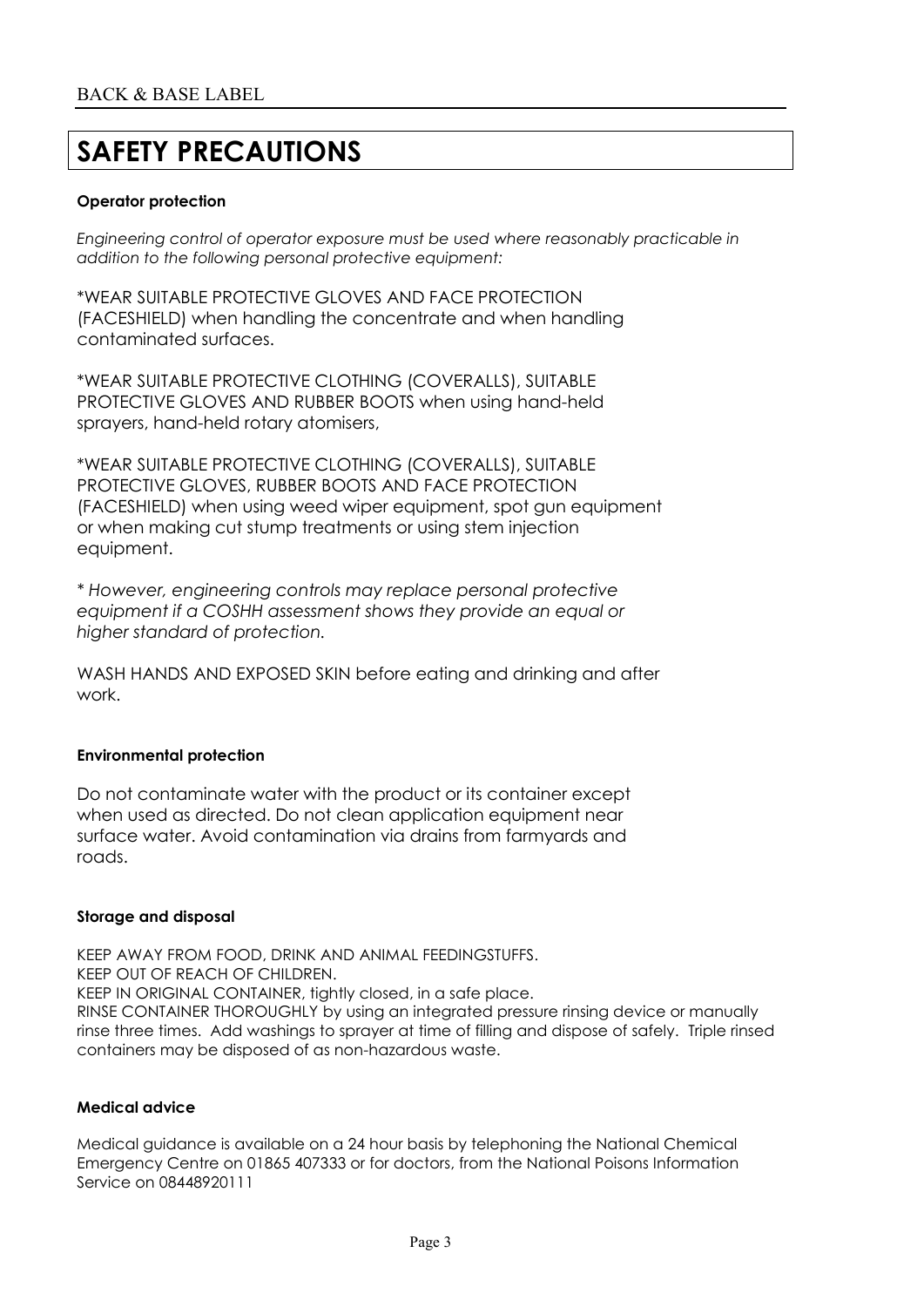## **DIRECTIONS FOR USE**

IMPORTANT: This information is approved as part of the Product Label. All instructions within this section must be read carefully in order to obtain safe and successful use of this product.

#### **Warnings**

EXTREME CARE SHOULD BE TAKEN TO AVOID SPRAY DRIFT AS THIS CAN SEVERELY DAMAGE NEIGHBOURING CROPS OR PLANTS.

DO NOT MIX, STORE OR APPLY MONSANTO AMENITY GLYPHOSATE IN GALVANISED OR UNLINED STEEL CONTAINERS OR SPRAY TANKS.

DO NOT leave spray mixtures in tank for long periods and make sure tanks are WELL VENTED.

#### **Restrictions**

A period of at least 6 hours and preferably 24 hours rain-free must follow application of Monsanto Amenity Glyphosate.

Do not spray onto weeds which are naturally senescent, or where growth is impaired by drought, high temperatures, a covering of dust, flooding or frost at, or immediately after application, otherwise poor control may result.

Do not spray in windy conditions as drift onto desired crops or vegetation could severely damage or destroy them.

Do not tank mix Monsanto Amenity Glyphosate with adjuvants, pesticides or fertilisers except as specified under Directions for Use – Compatibility.

After application, large concentrations of decaying foliage, stolons, roots or rhizomes should be dispersed or buried by thorough cultivation before crop drilling.

Applications of lime, fertilizer, farmyard manure and pesticides should be delayed until 5 days after application of Monsanto Amenity Glyphosate unless cultivation and drilling of the next crop has taken place.

#### **Weeds controlled**

Monsanto Amenity Glyphosate is a foliar acting herbicide which controls annual and perennial grasses and most broad-leaved weeds when used as directed. It is important that all weeds are at the correct growth stage when treated, otherwise some re-growth may occur and this will need re-treatment.

Apply Monsanto Amenity Glyphosate herbicide once grasses and broad-leaved weeds have emerged and they have ACTIVELY GROWING green leaves.

- PERENNIAL GRASSES must have a full emergence of healthy, green leaf. (Common Couch, for example, becomes susceptible at the onset of tillering and new rhizome growth commences which usually occurs when plants have 4-5 leaves, each with 10- 15cm of new growth).
- PERENNIAL BROAD-LEAVED WEEDS are most susceptible around the flowering stage.
- BRACKEN should be treated after frond tips are unfurled, but pre- senescence.
- OTHER SPECIES recommendations for specific Areas of Use are given in the Recommendation Tables,
- This product will not give an acceptable level of control of Horsetails (*Equisetum arvense*) – repeat treatment will be necessary.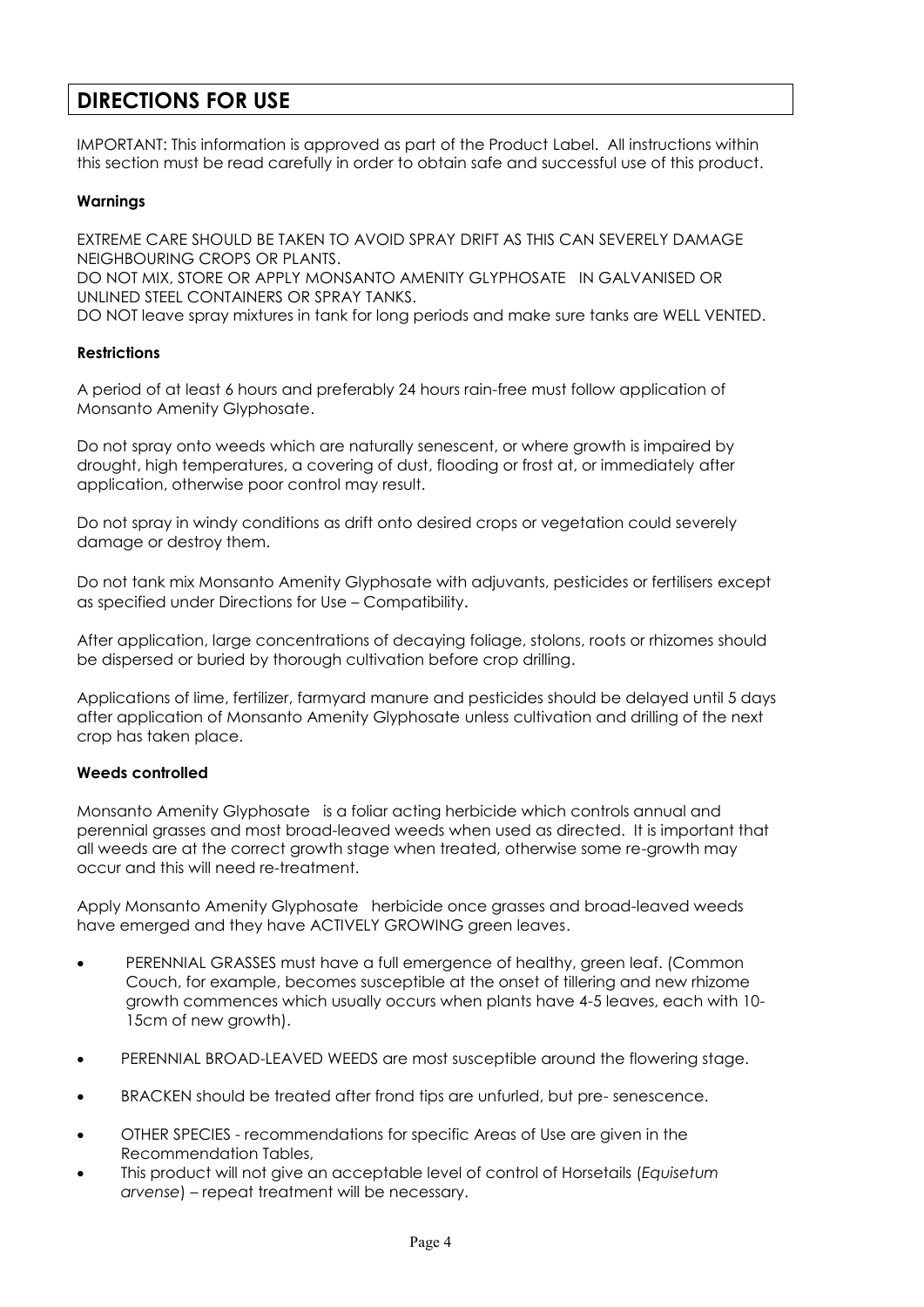#### **Following Crops**

Upon soil adsorption the herbicidal properties of Monsanto Amenity Glyphosate are lost permitting the drilling of crops 48 hours after application.

#### **#Crop specific information**

### **COMPLIANCE WITH THE FOLLOWING CONDITIONS OF USE AND ALL SAFETY PRECAUTIONS MARKED\* IS A LEGAL REQUIREMENT**

| <b>Crops/situations:</b>                                                                                  | Maximum individual dose<br>(litres product/ hectare):   |  |
|-----------------------------------------------------------------------------------------------------------|---------------------------------------------------------|--|
| Natural surfaces not intended to bear<br>vegetation, permeable surfaces overlaying<br>soil, hard surfaces | 5.0                                                     |  |
| Amenity vegetation                                                                                        | 5.0                                                     |  |
| Forestry, forest nursery:                                                                                 |                                                         |  |
| Weed control<br>$\bullet$                                                                                 | 10.0                                                    |  |
| Stump application<br>Chemical thinning<br>$\bullet$                                                       | 200ml/litre of water (20% solution of product in water) |  |
| (by injection)                                                                                            | 2 ml per 10cm diameter (or less) of tree                |  |

#### **Other specific restrictions:**

When applying through rotary atomisers the spray droplet spectra produced must be of a minimum Volume Median Diameter (VMD) of 200 microns.

Weed wipers may be used in any crop where the wiper or chemical does not touch the growing crop.

For weed wiper applications, the maximum concentrations must not exceed the following:

Weed wiper Mini 1:2 dilution with water } Refer to weed wiper guidance under Other wipers 1:1 dilution with water } 'Mixing & Spraying' section

For stump application, the maximum concentration must not exceed 200 ml of product per litre of water (i.e., a 20% solution).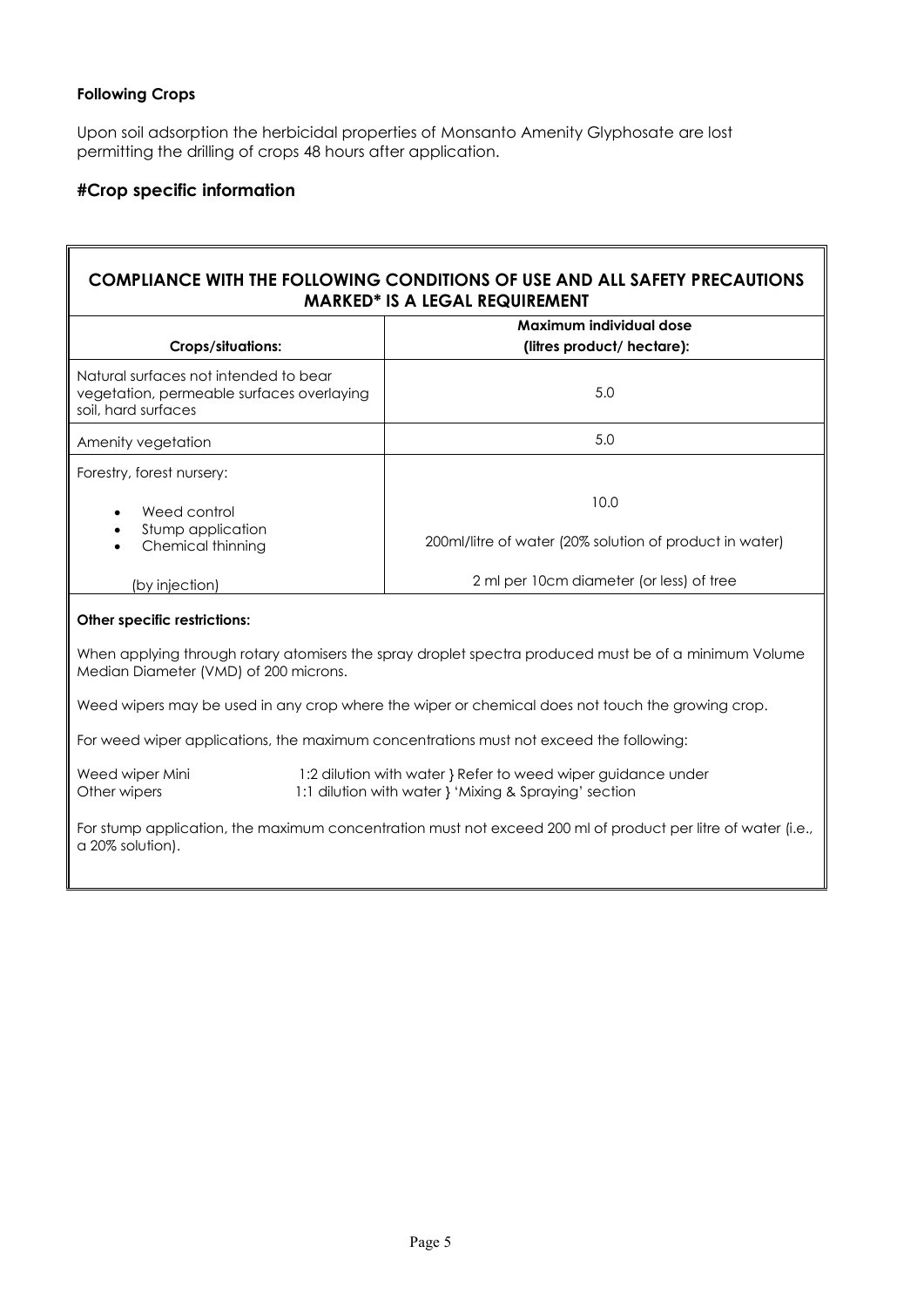### November 2016 **RECOMMENDATION TABLES**

| <b>AREA OF USE</b>                                                                                                                                                                      | <b>TARGET</b><br><b>WEEDS/USAGE</b> | <b>CROP/SITUATION</b>                                                                                                                                                                              | <b>WEED</b><br><b>INFESTATION</b>                 | <b>APPLICATION</b><br>RATE I/ha                                                                                                                      | <b>WATER</b><br><b>VOLUME</b>                                                                                                                                                                                                 | <b>APPLICATION TIMING AND GUIDANCE</b>                                                                                                                                                                                                                                                |
|-----------------------------------------------------------------------------------------------------------------------------------------------------------------------------------------|-------------------------------------|----------------------------------------------------------------------------------------------------------------------------------------------------------------------------------------------------|---------------------------------------------------|------------------------------------------------------------------------------------------------------------------------------------------------------|-------------------------------------------------------------------------------------------------------------------------------------------------------------------------------------------------------------------------------|---------------------------------------------------------------------------------------------------------------------------------------------------------------------------------------------------------------------------------------------------------------------------------------|
| <b>NATURAL SURFACES</b><br>Vegetation<br>NOT INTENDED TO<br>management<br><b>BEAR VEGETATION,</b><br>PERMEABLE<br>sites<br><b>SURFACES</b><br><b>OVERLYING SOIL,</b><br>RAILWAY BALLAST |                                     | Including roadsides, paths,<br>and along fences & total                                                                                                                                            | Annual weeds                                      | 1.5                                                                                                                                                  | Hydraulic sprayers<br>(boom and                                                                                                                                                                                               | Use areas include:<br>Cleaning up weedy ground prior to                                                                                                                                                                                                                               |
|                                                                                                                                                                                         | weed control on industrial          | Perennial<br>grasses and<br>broad-leaved<br>weeds                                                                                                                                                  | $4.0 - 5.0$                                       | knapsack) at water<br>volumes 80-400 l/ha<br><b>or</b><br>Rotary atomisers*at<br>water volumes 40 l/ha<br>or hand-held<br>equipment.<br>See Mixing & | planting or sowing and as a directed spray<br>in ornamental plantings.<br>Hydraulic sprayers, rotary atomisers or weed<br>wipers may be used.<br>DO NOT USE IN OR ALONGSIDE HEDGEROWS.<br>DO NOT USE UNDER POLYTHENE OR GLASS |                                                                                                                                                                                                                                                                                       |
|                                                                                                                                                                                         |                                     |                                                                                                                                                                                                    |                                                   |                                                                                                                                                      | Spraying section.                                                                                                                                                                                                             |                                                                                                                                                                                                                                                                                       |
| Hard surfaces<br>(excluding railway                                                                                                                                                     | Vegetation<br>management            | including roadsides, paths,<br>concrete and alongside walls                                                                                                                                        | Annual weeds                                      | 1.5                                                                                                                                                  | <b>Hydraulic sprayers</b><br>(boom and                                                                                                                                                                                        | Apply this product carefully. Ensure spraying<br>takes place only when weeds are actively<br>growing (normally March to October) and is<br>confined only to visible weeds including<br>those in the 30cm swath covering the kerb<br>edge and road gulley - do not overspray<br>drains |
| ballast)                                                                                                                                                                                |                                     |                                                                                                                                                                                                    | Perennial<br>grasses and<br>broad-leaved<br>weeds | $4.0 - 5.0$                                                                                                                                          | knapsack) at water<br>volumes 80-400 l/ha<br>$\Omega$ r<br>Rotary atomisers*at<br>water volumes 40 l/ha<br>or hand-held<br>equipment.                                                                                         |                                                                                                                                                                                                                                                                                       |
|                                                                                                                                                                                         |                                     |                                                                                                                                                                                                    |                                                   |                                                                                                                                                      | See Mixing &<br>Spraying section.                                                                                                                                                                                             |                                                                                                                                                                                                                                                                                       |
| <b>AMENITY</b><br><b>VEGETATION</b>                                                                                                                                                     | Vegetation<br>management            | Areas of semi-natural or<br>ornamental vegetation<br>including trees. Areas of bare<br>soil around ornamental plants<br>or areas intended for<br>ornamental planting or<br>clearance of allotments | Annual weeds                                      | 1.5                                                                                                                                                  | 80-400 l/ha*                                                                                                                                                                                                                  | Hydraulic sprayers, rotary atomisers or weed<br>wipers may be used<br>DO NOT USE IN OR ALONGSIDE HEDGEROWS.                                                                                                                                                                           |
|                                                                                                                                                                                         |                                     |                                                                                                                                                                                                    | Perennial<br>grasses and<br>broad-leaved<br>weeds | $4.0 - 5.0$                                                                                                                                          |                                                                                                                                                                                                                               | DO NOT USE UNDER POLYTHENE OR GLASS                                                                                                                                                                                                                                                   |
|                                                                                                                                                                                         | Root suckers                        |                                                                                                                                                                                                    | All species                                       | 5.0                                                                                                                                                  |                                                                                                                                                                                                                               |                                                                                                                                                                                                                                                                                       |

## Forestry weed control

\* Rotary atomisers may be used at a water volume of 40 l/ha. Ensure droplet diameter falls within the range 200-300 microns.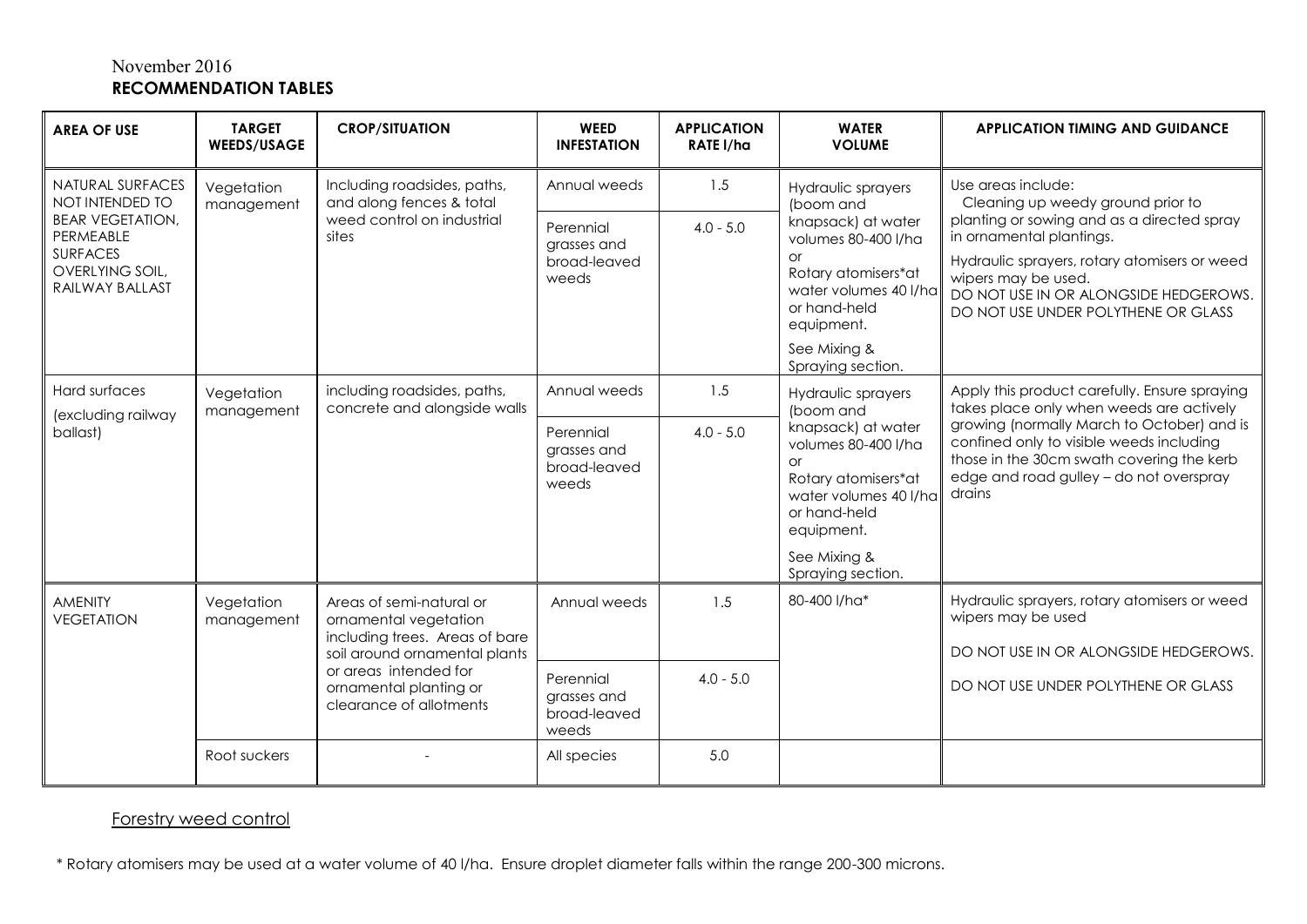Monsanto Amenity Glyphosate can be used for site preparation and for weed control in planted out trees.

| <b>AREA OF USE</b>                                                                        | <b>TARGET</b><br><b>WEEDS/USAGE</b>    | <b>WEED INFESTATION</b>                         | <b>APPLICATION</b><br>RATE L/HA.                       | <b>WATER VOLUME</b>                                                                              | <b>APPLICATION TIMING &amp; GUIDANCE</b>                                                                                                                                                                                 |
|-------------------------------------------------------------------------------------------|----------------------------------------|-------------------------------------------------|--------------------------------------------------------|--------------------------------------------------------------------------------------------------|--------------------------------------------------------------------------------------------------------------------------------------------------------------------------------------------------------------------------|
| Forestry:<br>Arable land,<br>planting, replanting,<br>- Pre-planting<br>& grassland areas |                                        | Arable weeds                                    | 4.0                                                    | Hydraulic sprayers:<br>80-250 l/ha                                                               | All tree species may be planted 7 days or<br>more after treatment.                                                                                                                                                       |
|                                                                                           | Grassland weeds                        | 5.0                                             | Ωr<br>rotary atomisers:<br>40 l/ha*                    | *Where rotary atomisers are used their droplet<br>diameter must fall within the range 200-300um. |                                                                                                                                                                                                                          |
| Forestry:<br>- Post-planting                                                              | Clean-up around<br>trees with knapsack | Annual/perennial grasses<br>and broad-leaves    | 4.0                                                    | Hand held equipment.                                                                             | It is ESSENTIAL to use a TREE GUARD for all<br>applications made in the growing season.                                                                                                                                  |
| (directed) in<br>conifers &                                                               | applications.                          |                                                 |                                                        | Knapsack:<br>Apply as a 2% concentration                                                         | Treat bracken after frond tips are unfurled but<br>before senescence.                                                                                                                                                    |
| broad-leaved<br>trees                                                                     | Woody weeds:                           |                                                 | <b>or</b>                                              | Treat heather late August to end September.                                                      |                                                                                                                                                                                                                          |
|                                                                                           |                                        | Bracken/Beech<br><b>Brush/Brambles</b>          | 3.0                                                    | Weed wiper mini:                                                                                 | All other woody weeds are treated June-<br>August, before leaf senescence (but after new                                                                                                                                 |
|                                                                                           | Sycamore/Oak<br>Hazel/Willow/Ash       |                                                 | apply as a concentration of 1<br>part Monsanto Amenity | growth of crop has hardened).                                                                    |                                                                                                                                                                                                                          |
|                                                                                           |                                        | Heather (peat soils)<br>Heather (mineral soils) | 4.0<br>6.0                                             | Glyphosate to 2 parts water (see<br>Mixing & Spraying section)                                   |                                                                                                                                                                                                                          |
|                                                                                           |                                        | Rhododendron (*)                                | 10.0                                                   |                                                                                                  | Cut back and treat re-growth when at least 1<br>metre in height throughout the entire coppice.<br>Spray to just before point of run-off.                                                                                 |
|                                                                                           |                                        |                                                 |                                                        |                                                                                                  | (*) For improved control of Rhododendron add<br>Mixture B (ADJ AO161) at a concentration of<br>2% final water volume to 8.0 I/ha of Monsanto<br>Amenity Glyphosate. Application using the<br>weed wiper is not suitable. |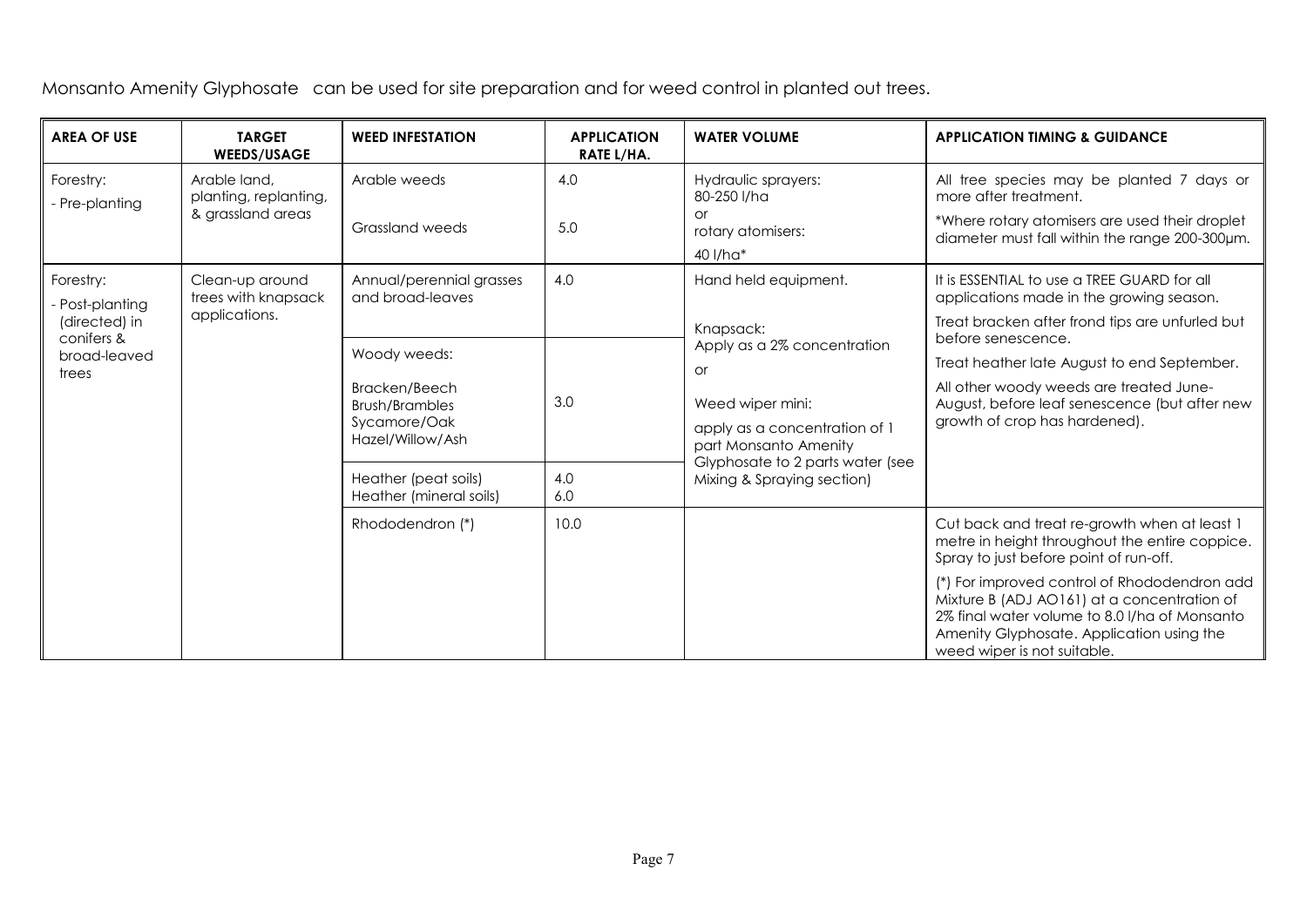| <b>AREA OF USE</b>                                                                                                            | <b>TARGET</b><br><b>WEEDS/USAGE</b>                                                                    | <b>WEED INFESTATION</b>                                                                                                                                                                                                                                                                                                                      | <b>APPLICATION</b><br>RATE L/HA. | <b>WATER VOLUME</b>                                                                                     | <b>APPLICATION TIMING &amp; GUIDANCE</b>                                                                                                                                                                                                                                                                                                                                                                                                                                                                                                                                                                                                                                                                                                                                                                                                                                                                                                                                                                                                                                                                                         |
|-------------------------------------------------------------------------------------------------------------------------------|--------------------------------------------------------------------------------------------------------|----------------------------------------------------------------------------------------------------------------------------------------------------------------------------------------------------------------------------------------------------------------------------------------------------------------------------------------------|----------------------------------|---------------------------------------------------------------------------------------------------------|----------------------------------------------------------------------------------------------------------------------------------------------------------------------------------------------------------------------------------------------------------------------------------------------------------------------------------------------------------------------------------------------------------------------------------------------------------------------------------------------------------------------------------------------------------------------------------------------------------------------------------------------------------------------------------------------------------------------------------------------------------------------------------------------------------------------------------------------------------------------------------------------------------------------------------------------------------------------------------------------------------------------------------------------------------------------------------------------------------------------------------|
| Forestry:<br>Post-planting<br>(overall<br>application in<br>dormant<br>season in<br>certain<br>conifers -<br>conifer release) | Grass weeds<br>- Lowland areas<br>- Upland areas<br><b>Bracken</b><br>Beech & Birch<br><b>Brambles</b> | Black Bent, Cock's-foot,<br>Common Couch.<br>Creeping Soft-grass, False<br>Oat-grass, Fescues,<br>Meadow-grasses, Other<br>Bent species, Purple Moor-<br>grass, Sweet Vernal-grass,<br>Tufted Hair-grass, Wavy<br>Hair-grass, Wood Small-<br>reed (Bush grass)<br>All infestation levels<br>All infestation levels<br>All infestation levels | 1.5<br>2.0<br>2.0<br>2.0<br>3.0  | Hydraulic sprayers:<br>200-250 l/ha<br>or<br>Hand-held equipment - see<br>'Mixing and Spraying' section | DO NOT OVERALL SPRAY trees being grown<br>for ORNAMENTAL PURPOSES, including<br><b>CHRISTMAS TREES.</b><br>Species safe to spray when fully dormant<br>and leader growth has hardened:<br>Corsican, Lodgepole and Scots Pines, Norway<br>Spruce, Sitka Spruce, Lawson Cypress, Western<br>Red Cedar.<br>Douglas Fir and Noble Fir - safe to spray when<br>fully dormant and leader growth has<br>hardened but NOT in spring.<br>If overall application takes place after the<br>optimum timing weed control may be<br>reduced. It is advisable to spray a limited<br>area of forest to test crop safety under local<br>conditions before widespread overall<br>application in subsequent years.<br>These recommended application rates refer<br>to forestry usage only.<br>Inadequate control may result if used in<br>other areas.<br>Caution: The timing of hardening of leader<br>growth varies considerably between<br>locations and between seasons. It may<br>occur as early as the end of July or be<br>delayed to October or later. To avoid<br>damage to Lammas growth, sprays should<br>be directed away from leaders. |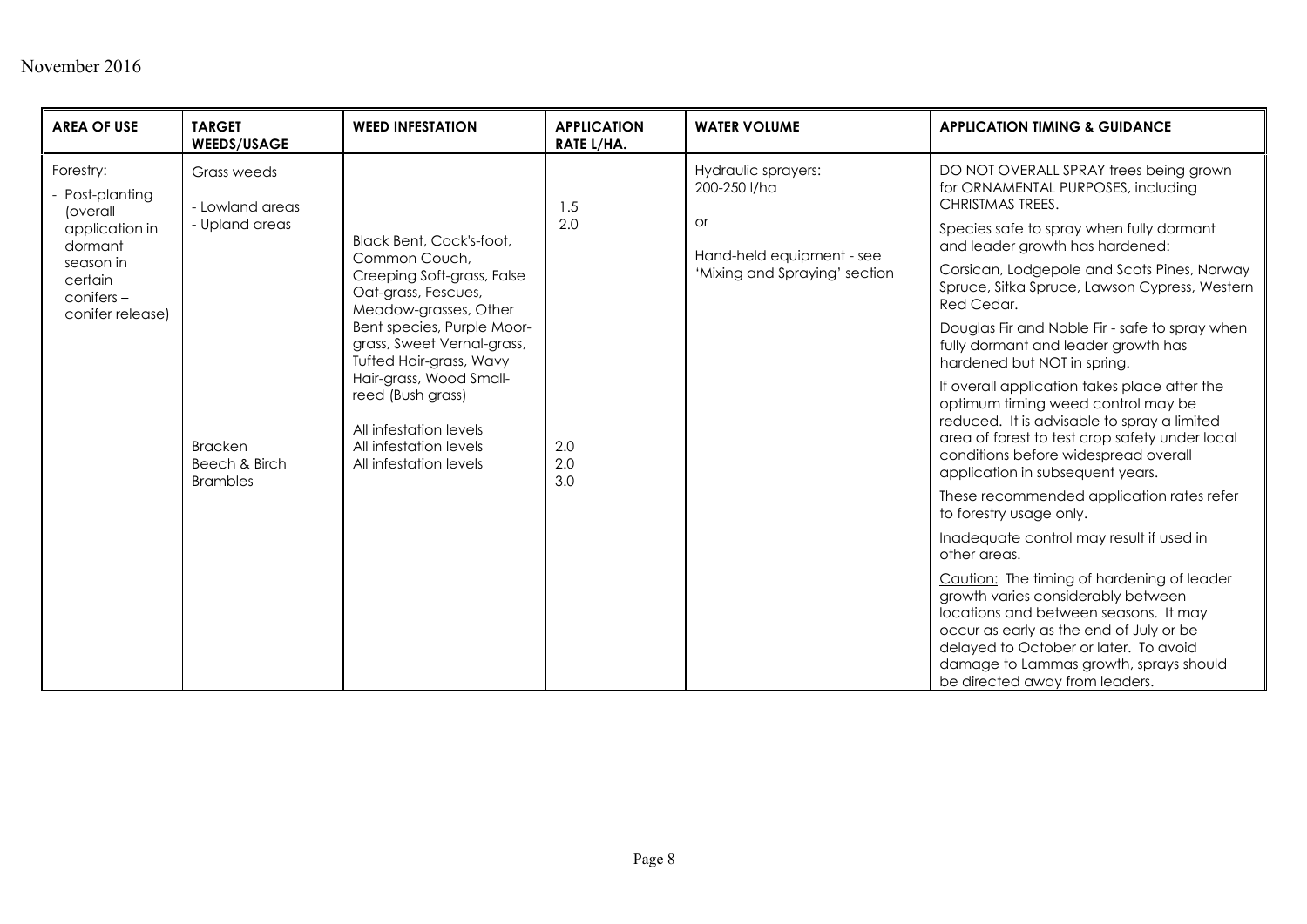| <b>AREA OF USE</b>                                                 | <b>TARGET</b><br><b>WEEDS/USAGE</b> | <b>WEED INFESTATION</b>    | <b>APPLICATION RATE</b><br>L/HA.                                                                                   | <b>WATER VOLUME</b>                           | <b>APPLICATION TIMING &amp; GUIDANCE</b>                                                                                                                                                                                                                                                                                                                                                                           |
|--------------------------------------------------------------------|-------------------------------------|----------------------------|--------------------------------------------------------------------------------------------------------------------|-----------------------------------------------|--------------------------------------------------------------------------------------------------------------------------------------------------------------------------------------------------------------------------------------------------------------------------------------------------------------------------------------------------------------------------------------------------------------------|
| Forestry:<br>- Stump<br>application for<br>chemical thinning       | Deciduous trees<br>Coniferous trees | All species<br>All species | 10% solution of Monsanto Amenity Glyphosate in<br>water<br>20% solution of Monsanto Amenity Glyphosate in<br>water |                                               | Apply the solution to saturate the rim of the<br>newly cut surface, with a suitable adapted<br>clearing saw, spot gun or paintbrush. Treat<br>as soon as possible (within a week) after<br>felling, in the period November to March.<br>Do not apply in the period of active sap<br>flow in the spring/early summer. Do not cut<br>trenches or drill holes and fill with the<br>solution or use undiluted product. |
|                                                                    |                                     |                            |                                                                                                                    |                                               | Note: for ease of identification of treated<br>areas a suitable, commercially available,<br>water-soluble dye may be added to the<br>prepared spray solution.                                                                                                                                                                                                                                                      |
| Forestry:<br>Chemical<br>thinning by<br>injection of tree<br>stems | Coniferous and<br>deciduous species |                            | per 10 cm diameter (or less) tree                                                                                  | 2 ml neat Monsanto Amenity Glyphosate per cut | Use a hatchet to cut one notch in trees up<br>to 10cm diameter and apply 2 ml of the<br>solution to each cut. Use two or three<br>notches in trees over 10cm diameter. Do<br>not treat in the period of active sap flow in<br>the spring/early summer.                                                                                                                                                             |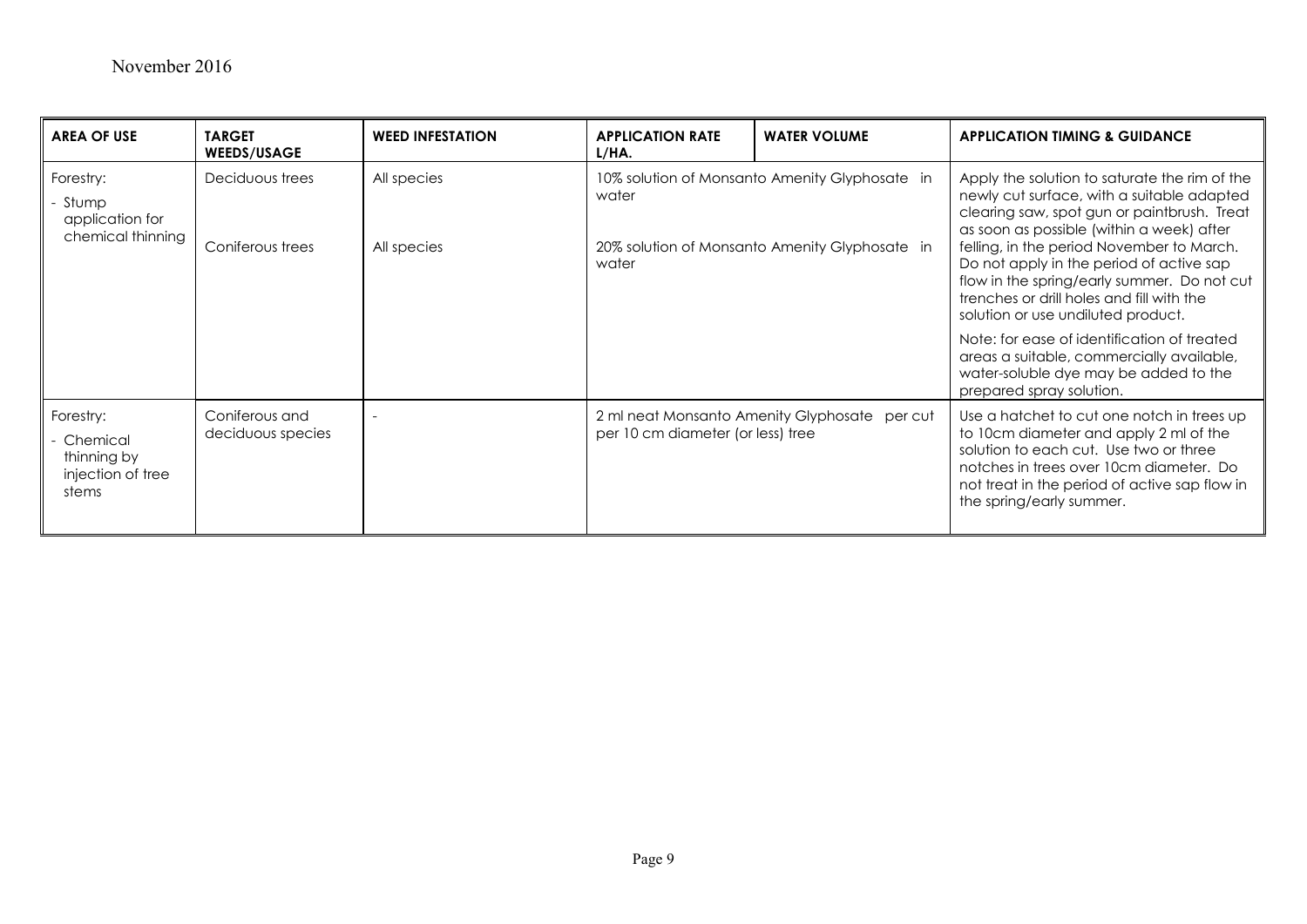#### **Mixing and spraying**

Monsanto Amenity Glyphosate mixes readily with water and can be applied in spray volumes ranging from 80-400 l/ha using tractor mounted, knapsack, rotary atomisers and hand-held sprayers. Specialised application equipment such as weed wipers, stem injection and spot gun applicators may be used where indicated.

Correctly calibrate all sprayers under field or use conditions prior to application.

#### a) Tractor mounted and powered sprayers

These should be capable of applying accurately 80-400 l/ha within a pressure range of 1.5-2.5 bars (20-35 psi).

Half fill the spray tank with clean water, start gentle agitation, and then add the correct amount of Monsanto Amenity Glyphosate. Top up the tank with water to the required level. To avoid foaming do not use top tank agitation. Use of a de-foamer may be necessary.

All applications using hydraulic sprayers (including knapsack sprayers) to be as 'MEDIUM' or 'COARSE' spray quality (BCPC definition).

#### *Medium Volume application (150-300 l/ha)*

Avoid high water volumes (>300 l/ha) which may lead to run-off from the treated vegetation, resulting in reduced control. Low drift nozzles such as air induction and pre-orifice types producing a medium or coarse spray (BCPC definition) should be used to minimise the risk of drift.

#### *Low Volume Application (minimum 80 l/ha)*

Low volume application can be achieved by reducing pressure and the appropriate nozzle selection. Low drift nozzles which produce a medium spray quality (BCPC definition) should be used to minimise the risk of drift.

#### b) Knapsack sprayers

Recommended delivery range is 80 - 300 l/ha. Half fill the spray tank with clean water, add the correct amount of Monsanto Amenity Glyphosate and top up with water. Fill according to best practice as given on the CPA's Voluntary Initiative website (www.vountaryinitiative.org.uk)

When used at a walking speed of 1 m/sec to apply a swath of 1 m width, most knapsack sprayers fitted with a Hypro AN 0.6-AN2.4 or similar nozzle deliver approximately 200 l/ha spray volume (or 10 l per 500 m2). To apply 5.0 l/ha of MONSANTO AMENITY GLYPHOSATE, therefore, use 50ml of product for each 2 litres of spray liquid required. Similarly, knapsack sprayers fitted with low volume nozzles such as - D/0.23/1- D/0.68/1 typically deliver approximately 100 l/ha spray volume. To apply 5.0 l/ha Monsanto Amenity Glyphosate in this case, use 100ml of product for each 2 litres of spray liquid required.

#### c) Rotary Atomisers

Tractor-mounted boom sprayers and hand-held machines are suitable for use in some situations to apply a minimum spray volume of 10 l/ha.

When rotary atomisers are used to apply Monsanto Amenity Glyphosate ensure that the droplet diameter falls within the range 200-300 microns for all uses.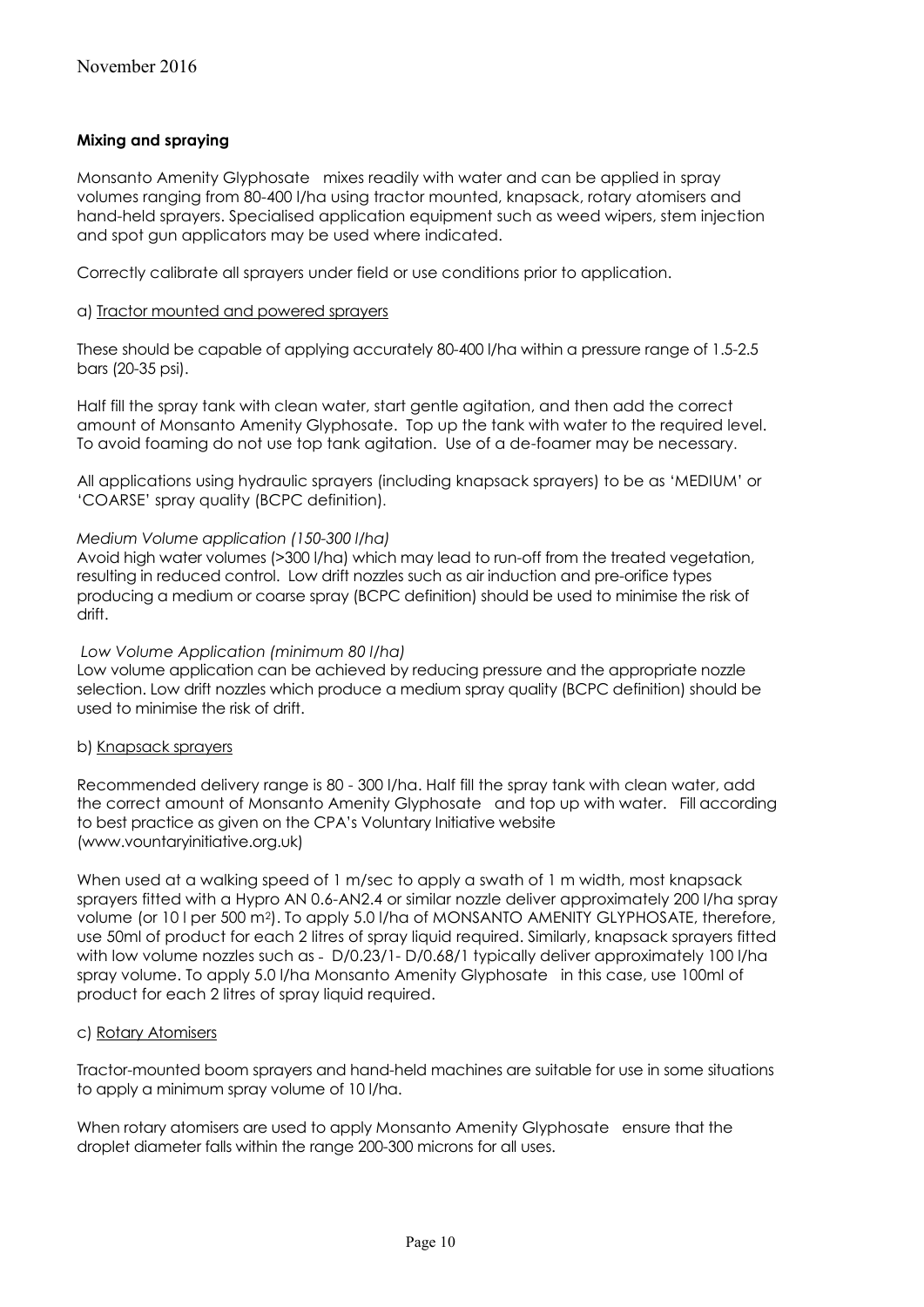Stir the correct amount of Monsanto Amenity Glyphosate to control the particular target species into the sprayer bottle half filled with clean water. Top up with water, close the top and shake gently to ensure good mixing.

Do not tank mix Monsanto Amenity Glyphosate when using rotary atomiser sprayers.

#### d) Weed Wipers

For ropewick applicators use a concentration of 1 part Monsanto Amenity Glyphosate to 2 parts of water and add a water-soluble dye if required. Care should be taken to avoid dripping onto wanted vegetation.

For new generation weed wipers, use 1 part Monsanto Amenity Glyphosate to 10 or 20 parts of water or as directed by manufacturer's instructions. A list of machines is included in the Company Advisory section at the end of this label.

#### e) Cut Stump Applicators

For cut stump treatment an Enso attachment to rotary saws may be used.

This technique is specific to scrub clearance in forestry. A suitable water soluble dye may be used.

#### f) Stem injection

Use a hatchet to cut one notch in trees up to 10cm diameter and two to three notches in trees above 10cm diameter. Use 2.0 ml of undiluted Monsanto Amenity Glyphosate per notch.

#### g) Spot Gun Applicators

Spot gun applicators are for the treatment of individual weeds. Apply 5 ml of spray to target weed, using a narrow cone TG-3 or TG-5 nozzle.

| Spot Diameter<br>$\parallel$ (metres) | Amount of Monsanto Amenity Glyphosate (ml) per 5 litres<br>spray solution for targeted dosages of: |    |    |  |  |  |
|---------------------------------------|----------------------------------------------------------------------------------------------------|----|----|--|--|--|
|                                       | 3.0 I/ha<br>5.0 l/ha<br>4.0 I/ha                                                                   |    |    |  |  |  |
| 0.3                                   | 20                                                                                                 | 28 | 35 |  |  |  |
| $\vert$ 0.6                           | 85<br>-40<br>10                                                                                    |    |    |  |  |  |

#### **Compatibility**

Do not tank mix Monsanto Amenity Glyphosate with adjuvants, pesticides or fertilisers except as advised by Monsanto. For up to date information on compatible products contact Monsanto UK Limited (tel: 01954 717575).

Monsanto Amenity Glyphosate is compatible with Mixture B NF (ADJ 0161). Where conventional hydraulic sprayers are being used Mixture B NF may be added to the spray tank solution, at a rate of 2% of the final water volume.

DO NOT APPLY WITH MIXTURE B NE TO EDIBLE CROPS. OR GRASSLAND WEEDS.

Do not tank-mix Monsanto Amenity Glyphosate when using rotary atomiser sprayers.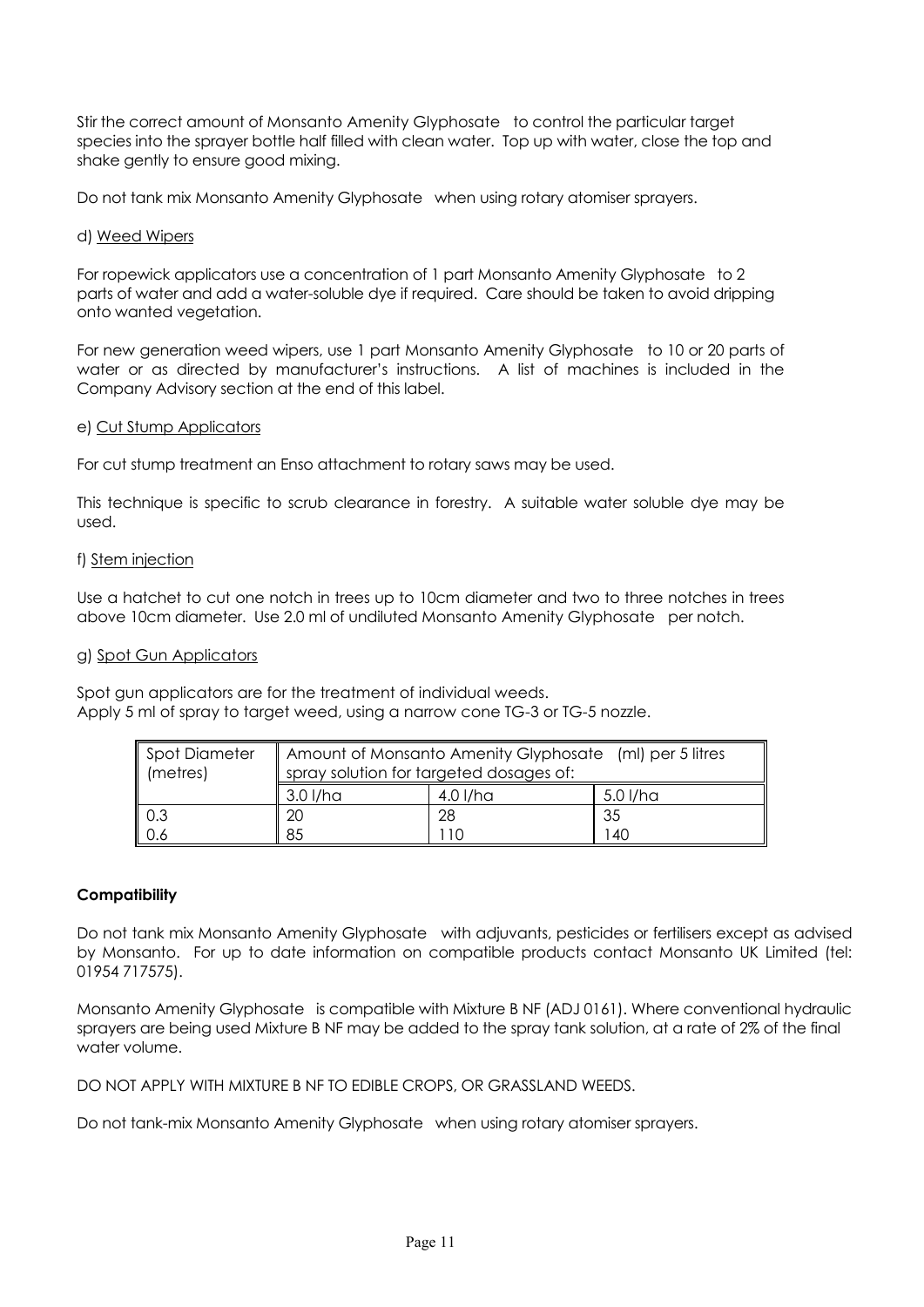For hydraulic sprayers: maintain continuous agitation when using Monsanto Amenity Glyphosate in tank mixture.

For knapsack sprayers: mix thoroughly and use immediately when using Monsanto Amenity Glyphosate in tank mixture.

## **COMPANY ADVISORY INFORMATION**

This section is not part of the Product Label under the Plant Protection Products Regulations 1995 and provides additional advice on the product.

#### **General Information**

Monsanto Amenity Glyphosate herbicide is a foliar-acting herbicide with broad-spectrum activity. It is taken up by foliage and translocated to underground roots, rhizomes and stolons, providing control of both annual and perennial grasses and broad-leaved weeds. Monsanto Amenity Glyphosate is rapidly adsorbed onto particulate matter in soils and water and is quickly degraded by the microorganisms present in soil and aquatic bottom sediments. Upon adsorption, the herbicidal properties of Monsanto Amenity Glyphosate are lost, permitting drilling of crops within 48 hours of application. When used as directed, any water subjected to Monsanto Amenity Glyphosate spray drift may be used immediately for irrigation purposes. Until degraded, the active ingredient in Monsanto Amenity Glyphosate , glyphosate, is practically immobile in soils and is, therefore, unlikely to contaminate groundwater.

To maximise the safe use of Monsanto Amenity Glyphosate to operator, consumer and environment, the label recommendations and the DEFRA/HSC/NAW publication "Code of Practice for Using Plant Protection Products" of January 2006, should be adhered to.

#### **Symptoms on the weeds**

Symptoms of treatment are generally first seen 7-10 days, or longer (if growth is slow), after spraying. These take the form of leaf reddening followed by yellowing and are usually quicker to appear on grasses than on broad-leaved weeds. Reaction of nettles is slow. **Effects of weather**

See Directions for Use (Restrictions).

Monsanto Amenity Glyphosate will remain efficacious at low but not freezing temperatures however the onset of symptoms will be delayed.

A covering of dew may reduce efficacy where run-off occurs.

Reduced control is likely where weed growth is impaired by natural senescence, drought, high temperature, a covering of dust, flooding or severe/prolonged frost at, or immediately after, application.

#### **Weed resistance strategy**

There is low risk for the development of weed resistance to Monsanto Amenity Glyphosate. There are no known cases of weed resistance to glyphosate in UK.

Strains of some annual weeds (e.g. Black-grass, Wild oats and Italian Ryegrass) have developed resistance to herbicides which may lead to poor control. A strategy for preventing and managing such resistance should be adopted. This should include integrating herbicides with a programme of cultural control measures. Guidelines have been produced by the Weed Resistance Action Group and copies are available from the HGCA, CPA, your distributor, crop adviser or product manufacturer (Monsanto).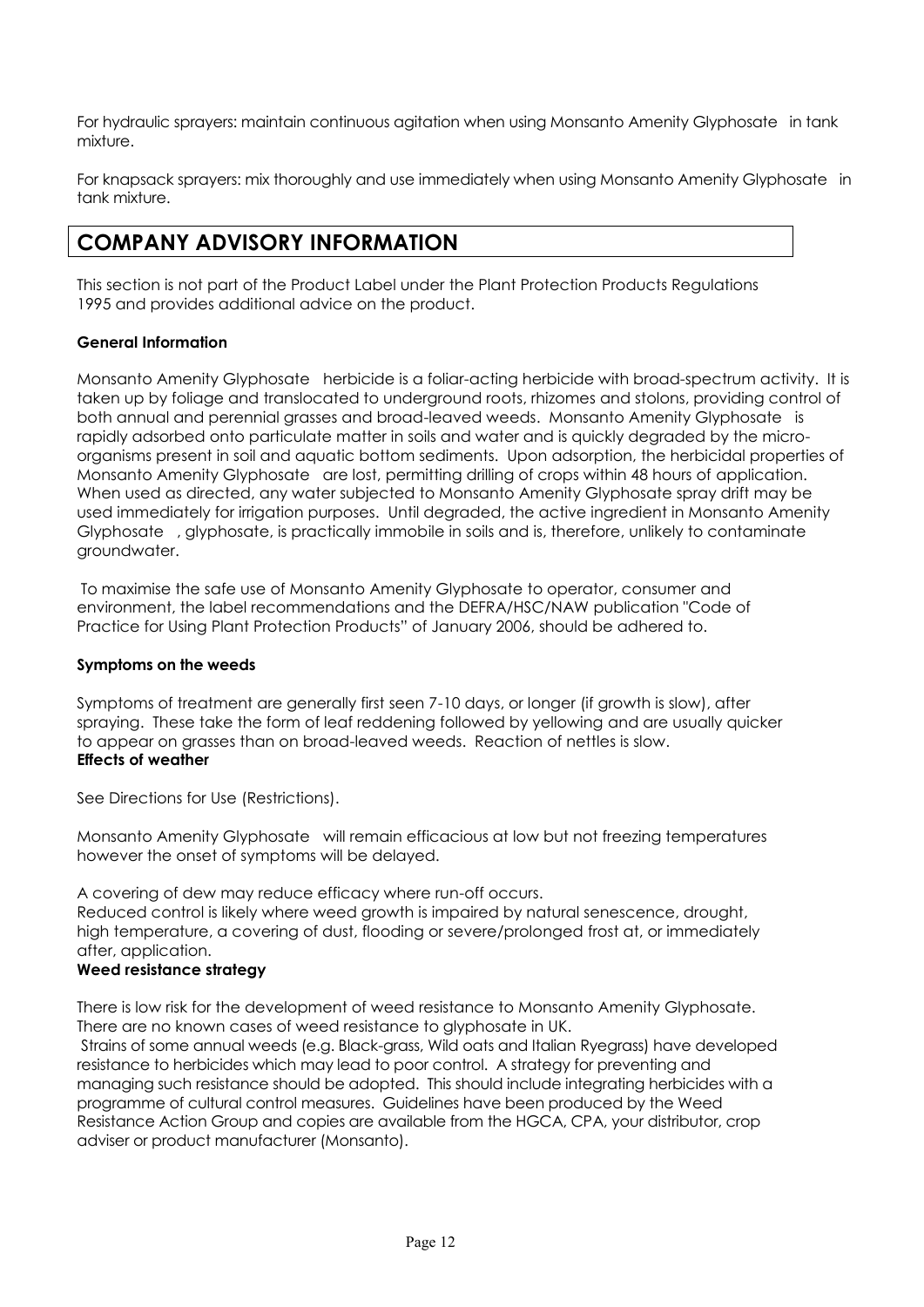Growers are encouraged to implement a weed resistance strategy based on (a) Good Agricultural Practices and (b) Good Plant Protection Practices by:

- Following label recommendations
- The adoption of complimentary weed control practices
- Minimising the risk of spreading weed infestations
- The implementation of good spraying practice to maintain effective weed control
- Using the correct nozzles to maximise coverage
- Application only under appropriate weather conditions
- Monitoring performance and reporting any unexpected results to Monsanto UK Ltd (01954 717575)

#### **General Cautions**

Take extreme care to avoid drift, particularly when using near or alongside hedgerows. The use of low drift nozzles such as 'air induction' and 'pre-orifice' nozzles are recommended.

After application, large concentrations of decaying foliage, stolons, roots or rhizomes should be dispersed or buried by thorough cultivation before crop drilling.

#### **Sprayer Maintenance**

Ensure the sprayer is in good working order and replace damaged, worn or malfunctioning parts before use. Carry out maintenance according to the instructions of the sprayer manufacturer.

#### **Sprayer Hygiene**

It is essential to thoroughly clean-out spray tanks, pumps and pipelines and nozzle or disc assemblies, with a recommended detergent cleaner, between applying this product and other pesticides to avoid contamination from pesticide residues. Traces of Monsanto Amenity Glyphosate left in the equipment may seriously damage or destroy crops sprayed later. **Calibration**

All sprayers should always be calibrated before use. This is essential when nozzles are changed or if a different dose of product is to be applied.

#### **Unused Spray Mixture**

Once Monsanto Amenity Glyphosate has been diluted in the spray tank, it should be used as soon as possible. However, if unexpected delays occur the diluted spray can be safely stored. Agitate well before use. Storage for longer than 3 days may result in reduced efficacy.

#### **Disposal**

Follow the guidance on the disposal of surplus spray solution, tank washings, concentrate and containers as given in Section 5 of the DEFRA/HSC/NAW publication "Code of Practice for Using Plant Protection Products", January 2006.

#### **Environmental Information Sheet**

An Environmental Information Sheet for this product is available from the CPA's Voluntary Initiative website [\(www.voluntaryinitiative.org.uk](http://www.voluntaryinitiative.org.uk/) )

#### **Material Safety Data Sheet**

A material safety data sheet for this product is available on request (telephone 01954 717575) or can be downloaded from the Monsanto website: [www.monsanto-ag.co.uk](http://www.monsanto-ag.co.uk/)